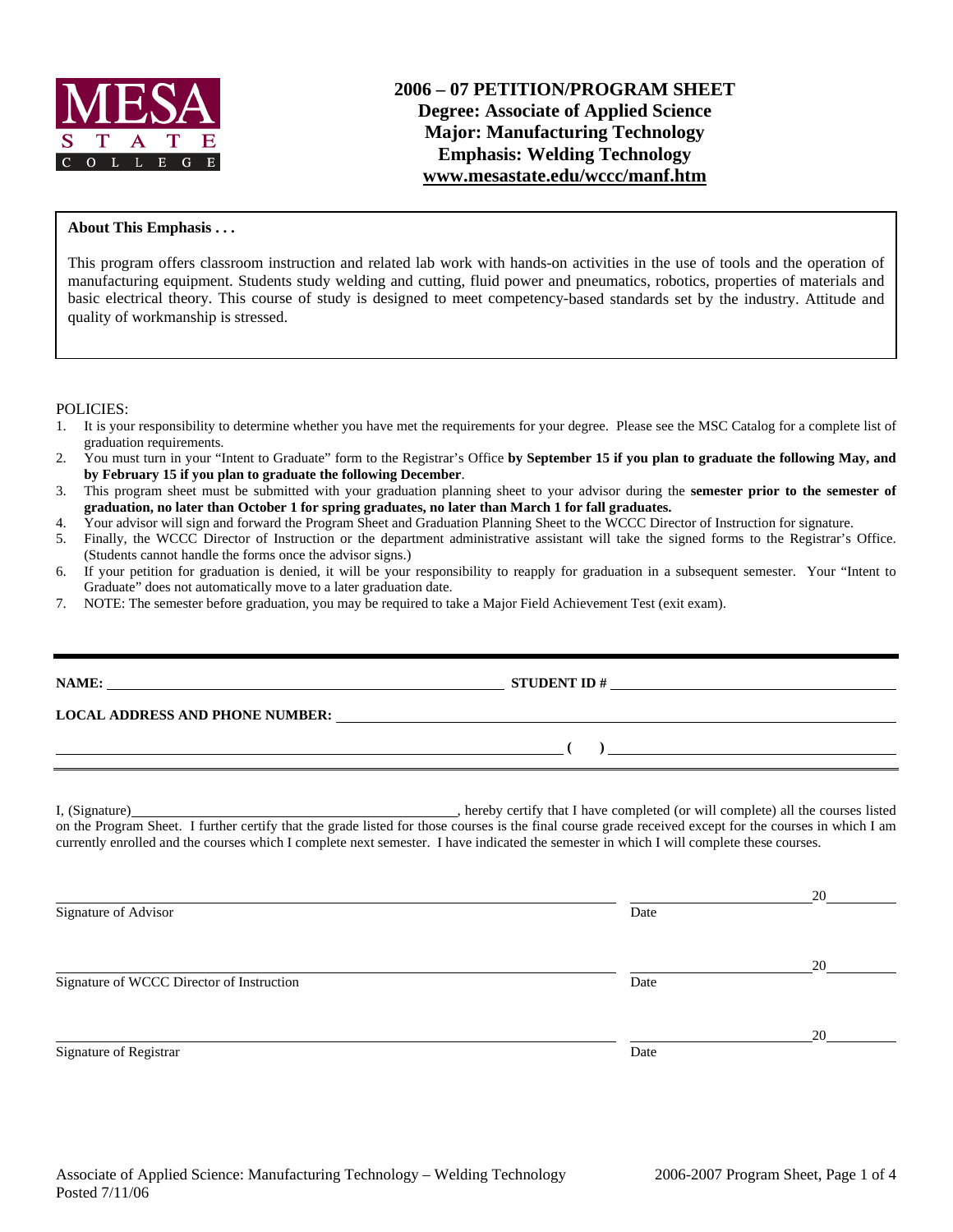- A cumulative grade point average of 2.0 or higher must be maintained for all courses taken and a "C" or better must be achieved in each course which comprises the area of emphasis or specialization for WELD.
- It is recommended that students work closely with a faculty advisor when selecting appropriate courses and scheduling classes.

### **General Education** (18 Semester Hours)

| Course<br><b>English</b> (6 semester hours)                  | No. | Credit | Grade          | Term | Year | Trns/Subs                                                                                                                                                                                     | Course<br>Social and Behavioral Science, Humanities or Selected Speech | No.   | Credit | Grade    | Term | Year | Trns/Subs |
|--------------------------------------------------------------|-----|--------|----------------|------|------|-----------------------------------------------------------------------------------------------------------------------------------------------------------------------------------------------|------------------------------------------------------------------------|-------|--------|----------|------|------|-----------|
| ENGL<br>ENGL                                                 | 112 |        |                |      |      | $\begin{array}{ccccccccccccc}\n111 & 3 & \ldots & \ldots & \ldots & \ldots\n\end{array}$<br>$\frac{3}{2}$ $\frac{1}{2}$ $\frac{1}{2}$ $\frac{1}{2}$ $\frac{1}{2}$ $\frac{1}{2}$ $\frac{1}{2}$ | <b>Courses</b> (6 semester hours)                                      |       |        | 3 $   -$ |      |      |           |
|                                                              |     |        |                |      |      |                                                                                                                                                                                               |                                                                        |       |        |          |      |      |           |
| <b>Mathematics - MATH 113 or UTEC 107</b> (4 semester hours) |     |        | $\overline{4}$ |      |      |                                                                                                                                                                                               | <b>Kinesiology</b> (2 semester hours)<br><b>KINE/HPWA</b><br>KINA/HPWE | - 100 |        |          |      |      |           |

## **Associate of Applied Science: Manufacturing Technology – Welding Technology Course Requirements** (50 Semester Hours)

| Course      | No. | Credit                  | Grade | Term | Year | Trns/Subs | Course                                                       | No.        | Credit         | Grade | Term | Year | Trns/Subs |
|-------------|-----|-------------------------|-------|------|------|-----------|--------------------------------------------------------------|------------|----------------|-------|------|------|-----------|
| <b>CADT</b> | 101 | $\frac{1}{\sqrt{2}}$    |       |      |      |           | <b>WELD</b>                                                  | <b>110</b> | $\frac{3}{2}$  |       |      |      |           |
| <b>CADT</b> | 106 | $\overline{\mathbf{3}}$ |       |      |      |           | <b>WELD</b>                                                  | 115        | $\sqrt{2}$     |       |      |      |           |
| <b>MAMT</b> | 101 | $\sqrt{2}$              |       |      |      |           | <b>WELD</b>                                                  | 117        | $\frac{3}{2}$  |       |      |      |           |
| <b>MAMT</b> | 105 | $\frac{2}{2}$           |       |      |      |           | <b>WELD</b>                                                  | 133        | $\frac{2}{2}$  |       |      |      |           |
| <b>MAMT</b> | 106 | $\perp$                 |       |      |      |           | WELD                                                         | <u>170</u> | $\frac{3}{2}$  |       |      |      |           |
| <b>MAMT</b> | 115 | $\overline{\mathbf{3}}$ |       |      |      |           | <b>WELD</b>                                                  | 211        | 4              |       |      |      |           |
| <b>MAMT</b> | 150 | $\overline{1}$          |       |      |      |           | <b>WELD</b>                                                  | 230        | $\overline{4}$ |       |      |      |           |
| <b>MAMT</b> | 160 | $\frac{2}{2}$           |       |      |      |           | Electives: 6 semester hours (Any college level undergraduate |            |                |       |      |      |           |
| <b>MAMT</b> | 207 | $\frac{2}{2}$           |       |      |      |           | courses except KINA/HPWE)                                    |            |                |       |      |      |           |
| <b>UTEC</b> | 150 | $\frac{3}{2}$           |       |      |      |           |                                                              |            |                |       |      |      |           |
| <b>UTEC</b> | 220 | $\overline{\mathbf{3}}$ |       |      |      |           |                                                              |            |                |       |      |      |           |
| $or$        |     |                         |       |      |      |           |                                                              |            |                |       |      |      |           |
| <b>UTEC</b> | 120 | $\frac{3}{2}$           |       |      |      |           |                                                              |            |                |       |      |      |           |

#### **GENERAL EDUCATION** (18 Semester Hours)

**English – 6** Semester Hours ENGL 111 **and** ENGL 112

**Mathematics – 4** semester hours UTEC 107 or MATH 113

**Social and Behavioral Science, Humanities, or Selected Speech Courses – 6** semester hours (See current MSC catalog for the approved list of courses that fulfill this requirement.)

**Kinesiology – 2** semester hours KINE/HPWA 100 and one KINA/HPWE/Selected DANC course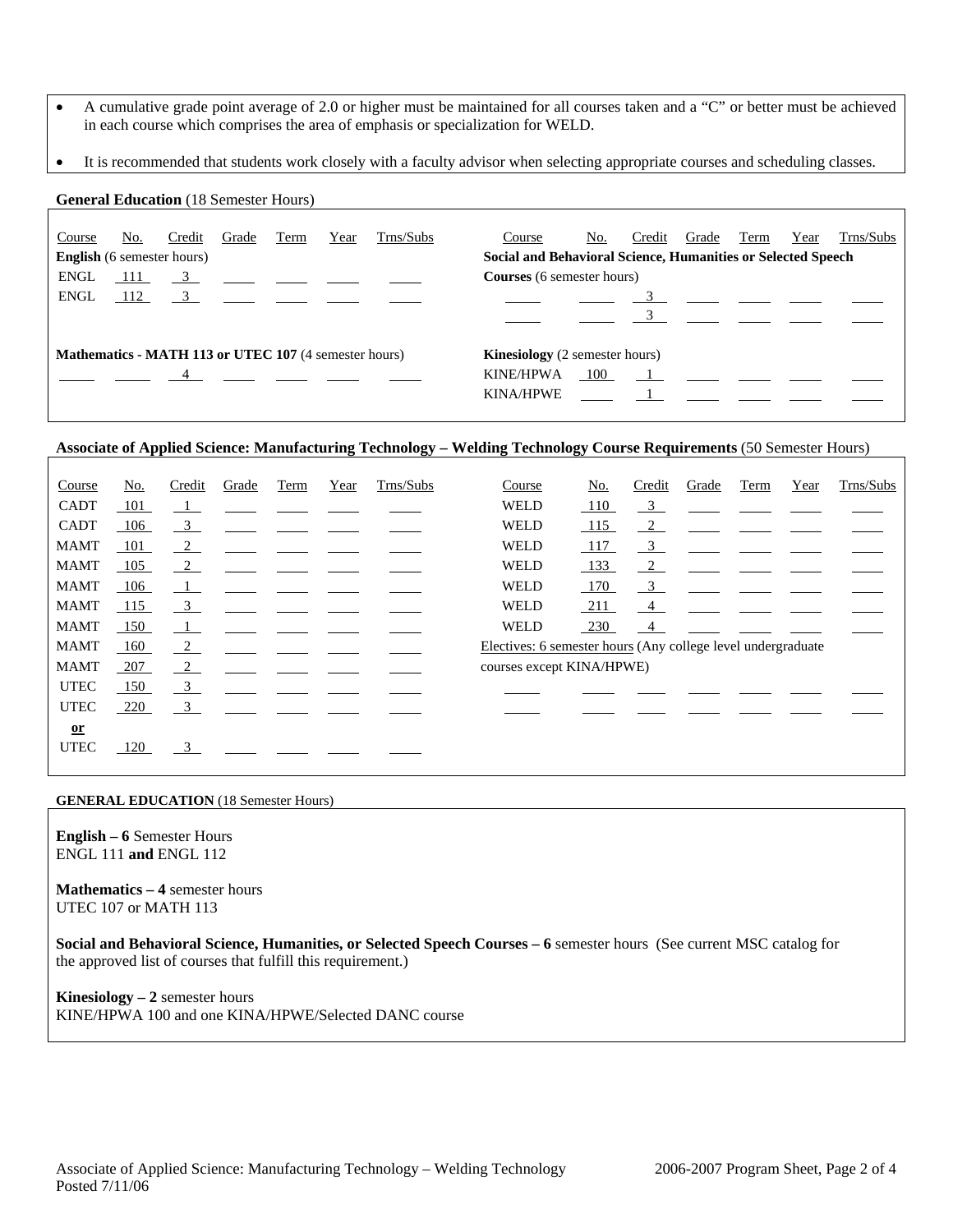## **Associate of Applied Science in Manufacturing Technology – Welding Technology** (50 Semester Hours)

 CADT 101 Introduction to Computers CADT 106 Computer Aided Design MAMT 101 Introduction to Manufacturing MAMT 105 Print Reading/Sketching MAMT 106 Geometric Tolerancing MAMT 115 Introduction to Machine Shop MAMT 150 Introduction to Numerical Control MAMT 160 Properties of Materials MAMT 207 Introduction to Statistical Process Control UTEC 150 Fluid Power UTEC 220 Industry Employment Practices or UTEC 120 Industrial Safety Practices WELD 110 SMAW WELD 115 Welding and Structural Theory WELD 117 OFW and C WELD 133 Fabrication Layout WELD 170 Practical Applications WELD 211 GMAW/FCAW WELD 230 GTAW Electives (6 semester hours)

Students in Welding may be required to purchase approximately \$200.00 in tools and personal safety welding equipment. This does not include required textbooks. These costs may vary with student need and brand or quality of tools or equipment purchased. All safety glasses must meet the minimum industry safety standard of Z-87 with side shields.